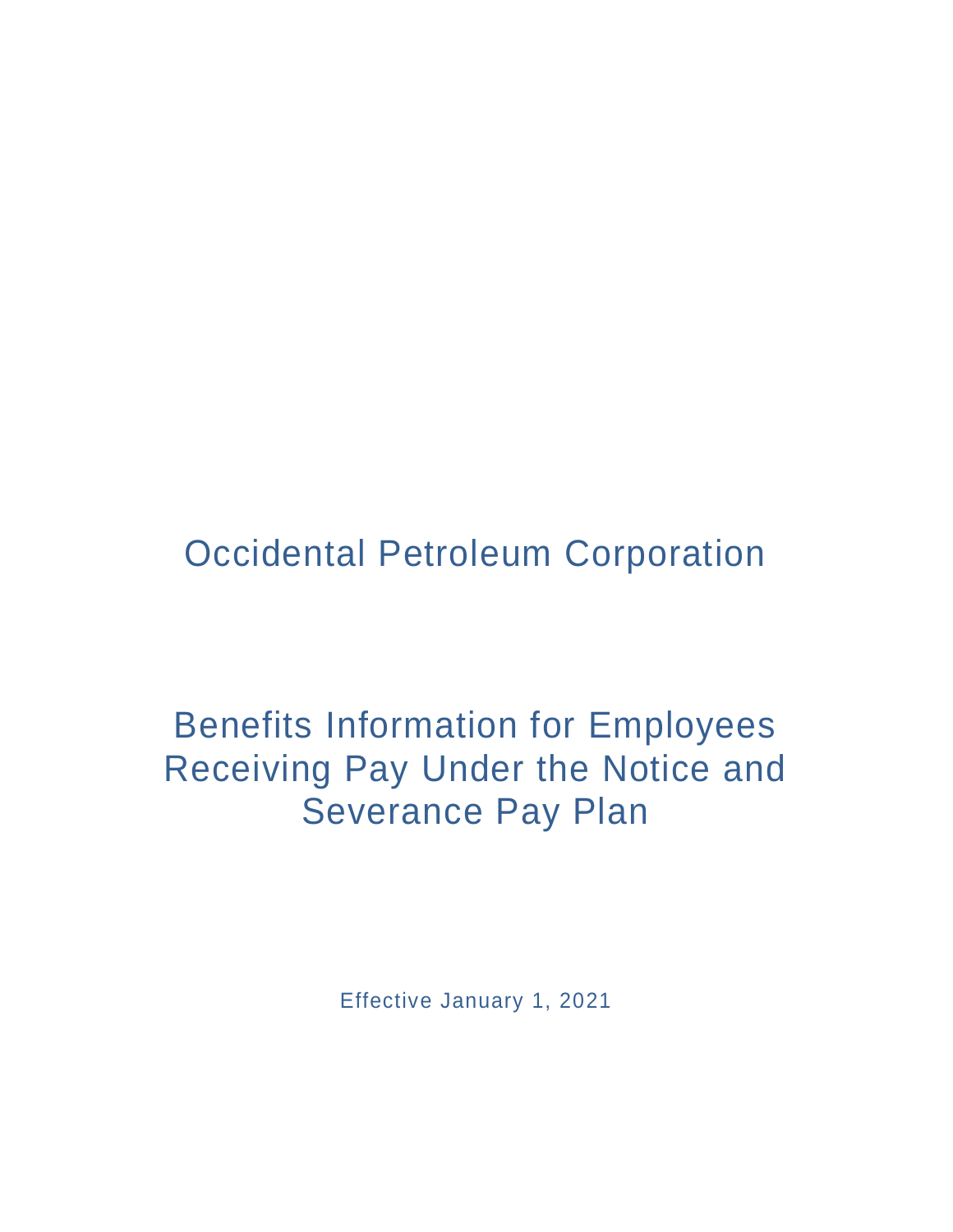# <span id="page-1-0"></span>**Contents**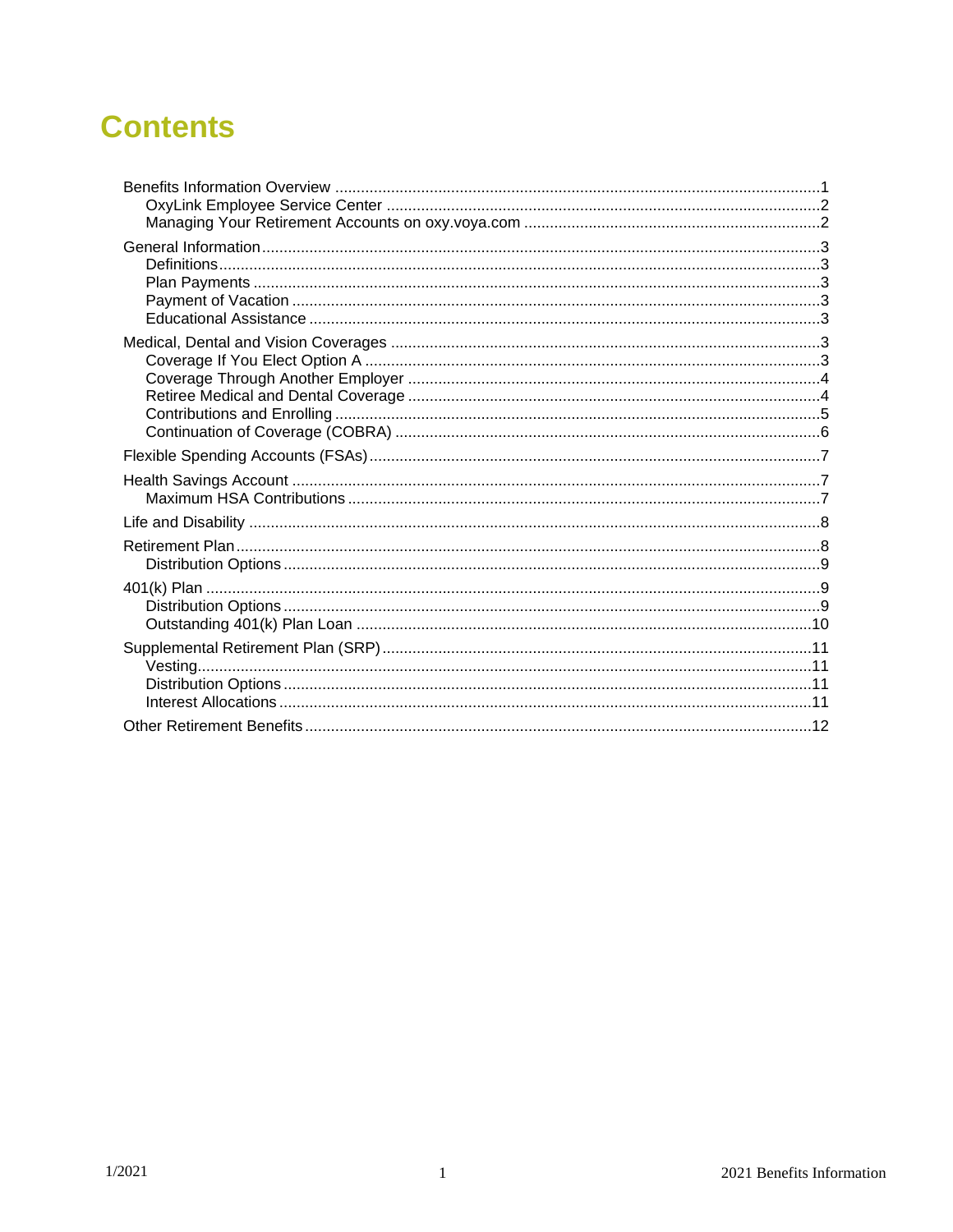# **Benefits Information Overview**

This document provides detailed information about coverage under Oxy's benefit plans when you receive pay under the Notice and Severance Pay Plan (the "Plan" or "NSP Plan"). It is not intended as a separate plan or another separation program.

Generally, your benefits will cease on your last day of Notice, except for medical, dental and vision coverages that may be continued during Severance if you elect Option A under the NSP Plan.

You will be vested in your Oxy Retirement Plan and Supplemental Retirement Plan (SRP) balances, as applicable, at the end of your Notice. Your SRP balance, if applicable, will automatically be paid following the end of your Notice, according to the terms of the plan.

Before the end of your Notice, you will receive correspondence from OxyLink providing information about medical, dental, vision and life insurance continuation options and how to obtain savings and retirement plan distributions after your Notice ends.

#### <span id="page-2-0"></span>**OxyLink Employee Service Center**

If you have questions about your Oxy health, life and disability benefits:

- Go to My HR if you are an active employee or if you've left employment, go to **[oxylink.oxy.com](http://oxylink.oxy.com/)** and select Information for Retirees or Information for Former Employees; or
- Call the OxyLink Employee Service Center: **800-699-6903** (**918-610-1990** from outside the U.S), Monday through Friday (except holidays) 8:00 a.m. to 4:30 p.m. CT or email oxylink@oxy.com.

If you have questions about other matters such as severance and vacation, contact your Human Resources representative.

#### <span id="page-2-1"></span>**Managing Your Retirement Accounts on oxy.voya.com**

You can manage your Retirement Plan, 401(k) Plan, Supplemental Retirement Plan (SRP) and Deferred Compensation Plan (DCP) accounts online or by phone:

- Go to **[oxy.voya.com](http://oxy.voya.com/)** and log on with the unique password (PIN) provided by Voya or use the PIN you set up to access your account. You may also access the Voya website through OxyLink > Employee Self Service and select the Voya tile;
- Use the Voya Retire app, available through your iPhone, Kindle or Android devices' app store, and use the password provided by Voya.
- For detailed information about these plans, go to **[oxy.voya.com](http://oxy.voya.com/)** to access the summary plan descriptions for the Retirement and 401(k) Savings plans or the plan highlight guides for the SRP and DCP.
- <span id="page-2-2"></span>• Call the Oxy Retirement Service Center: **844-OXY-401K** (844-699-4015) Monday through Friday (except New York Stock Exchange (**NYSE)** holidays) 7:00 a.m. to 7:00 p.m. CT.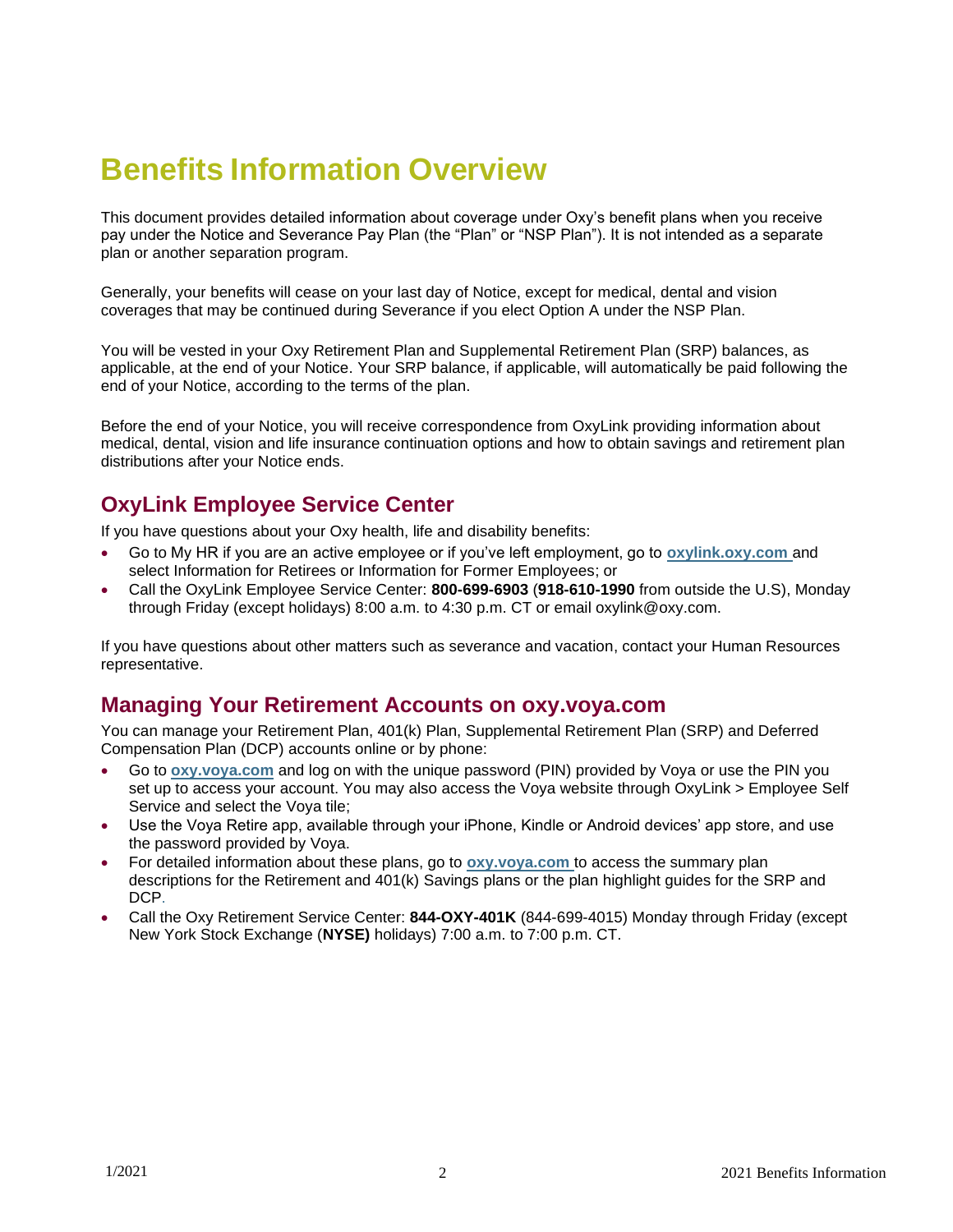# **General Information**

# <span id="page-3-0"></span>**Definitions**

Terms used in this information, such as Notice, Oxy, and Severance, will have the same meanings as used in the *Occidental Petroleum Corporation Notice and Severance Pay Plan* ("Plan" or "NSP Plan').

#### <span id="page-3-1"></span>**Plan Payments**

Payments under the NSP Plan will be made according to your regular pay schedule. After you are released from reporting to work, your paychecks for any Notice and/or Severance under the Plan will be mailed to your home address unless you are participating in the automatic payroll deposit program. Any direct deposits will continue unless you complete and submit the appropriate form to the payroll department.

# <span id="page-3-2"></span>**Payment of PTO and Banked Vacation**

Banked vacation and PTO earned but not taken through your Notice will be paid at the end of your Notice or as soon as practical thereafter. Any PTO pay advanced but not earned as of that date will be deducted from that paycheck. No PTO will be earned during any Severance.

### <span id="page-3-3"></span>**Educational Assistance**

Educational expenses will be eligible for reimbursement in accordance with the terms of Oxy's Educational Assistance Policy if you applied for and were approved for reimbursement prior to your Notice (even though your course of study may be completed during or after the end of your NSP Plan payments).

# <span id="page-3-4"></span>**Medical, Dental and Vision Coverages**

During notice, your medical, dental and vision coverages (if enrolled) will continue and your contributions will be taken as a pretax deduction from your NSP Plan payments. Once your notice ends, you may cancel your medical, dental and vision coverage by contacting OxyLink Employee Service Center.

### <span id="page-3-5"></span>**Coverage If You Elect Option A**

#### **If You and Your Dependents Are Not Eligible for Medicare**

Your medical, dental and vision coverages will continue at active employee rates deducted on an after-tax basis from your NSP Plan payments unless you elect to stop your coverage by contacting the OxyLink Employee Service Center before the end of your severance period. Following severance, you may elect Oxy retiree medical and/or dental coverage, if eligible, or you may be eligible to elect COBRA continuation coverage for medical, dental and vision. COBRA is generally available for up to 18 months, at COBRA rates (102% of the total cost), which must be paid directly to PayFlex, the COBRA billing administrator.

#### **If You or a Covered Dependent Are or Will Become Eligible for Medicare during NSP Plan Payments**

Your dental and vision coverage will continue as described in the preceding paragraph; however, if you (or a covered dependent) are or will be eligible for Medicare and you are eligible for Oxy retiree medical coverage as of the end of your NSP Plan payments (see **[Eligibility](file:///C:/Users/mbisceglia/AppData/Local/Microsoft/Windows/INetCache/Content.Outlook/72J2WT1I/Notice%20and%20Severance%20Pay.pdf)** on page 4 under Retiree Medical and Dental Coverage), your medical coverage through payroll deduction will end at the end of the month in which your notice stops. You and your covered dependents will be eligible to enroll in the Oxy Retiree Medical Program starting the first of the month after your notice ends.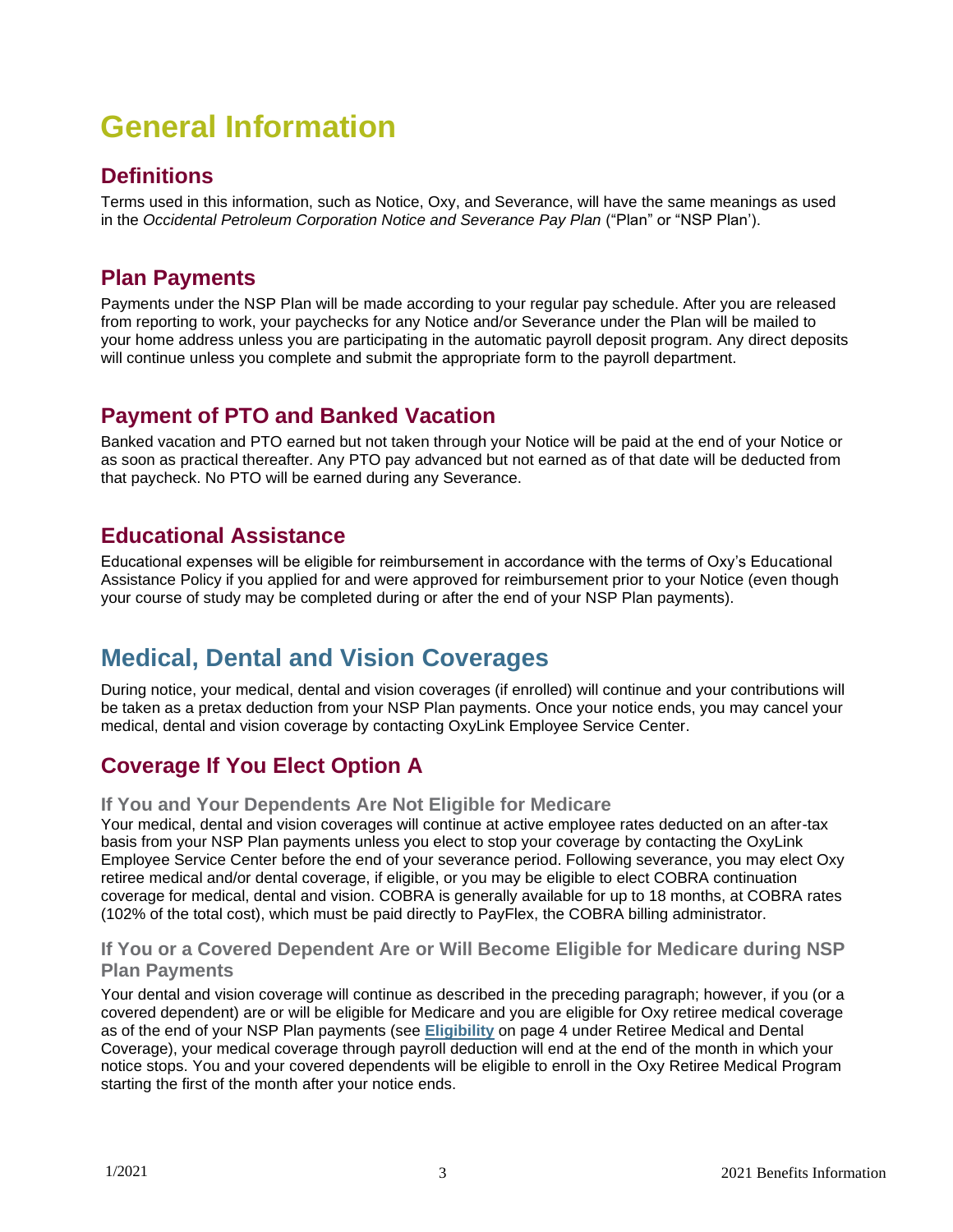You (if eligible for Medicare) and your Medicare-eligible dependents should enroll for Medicare Part B, to be effective immediately following notice (or when you become eligible for Medicare, if later). Under Medicare rules, you will incur an ongoing penalty if you do not enroll for Medicare Part B once you are no longer considered actively employed. The Oxy Medicare Advantage PPO Plan will be your primary coverage during severance and during retirement and requires enrollment in Medicare Part B.

If you are eligible for Medicare, but you are not eligible for the Oxy retiree medical coverage when your NSP Plan payments end, your active coverage may continue through severance at active employee rates. Deductions are on an after-tax basis unless you elect to cancel your Oxy medical coverage.

# <span id="page-4-0"></span>**Coverage Through Another Employer**

If you become covered as an employee under another group medical and/or dental plan while you are receiving NSP Plan payments, that plan will become your primary coverage. If you cancel your Oxy coverage but are otherwise eligible to enroll in Oxy retiree medical and dental coverage as described under **Retiree Medical and Dental Coverage**, you may delay enrolling in retiree coverage if you enroll within 31 days of your loss of your other employer coverage.

# <span id="page-4-1"></span>**Retiree Medical and Dental Coverage**

Retiree medical coverage is available through the Occidental Petroleum Corporation Retiree Medical Plan which includes the nationwide Aetna Basic medical option including prescription drug coverage through Express Scripts, if you or your dependent(s) are not eligible for Medicare or it is deemed you are not eligible to participate in the Oxy Medicare Advantage PPO Plan even though you are Medicare-eligible.

If you or your dependent(s) are eligible for Medicare, coverage is available through the Oxy Medicare Advantage PPO Plan including prescription drug coverage through Aetna.

The Occidental Petroleum Retiree Dental Plan benefits mirror the dental plan benefits available to employees with the exception of orthodontic coverage (Only children under age 19 are eligible for orthodontic coverage under the retiree plan).

#### **Eligibility**

Ordinarily, you are eligible for retiree coverage if, on the last day of your pay under the NSP Plan, you are:

- At least age 55 with at least 10 years of Oxy service, and
- Enrolled for coverage under the Medical and Dental Plans.

Your retiree medical and dental coverage for yourself and your covered dependents will be effective:

- The first of the month immediately following the last day of your NSP Plan payments, or
- Immediately after notice ends if you or a covered dependent are or will be eligible for Medicare during your NSP Plan payments (only for retiree medical coverage under the Oxy Retiree Medical Program).

Even if you do not meet the above age and service requirements, you may still qualify for retiree medical and dental enrollment **when you reach age 55** if you have elected NSP Plan Option A and if on the last day of your severance you are enrolled in an Oxy-sponsored medical and/or dental plan option (or are covered under another group medical and/or dental plan), and:

- You have at least 30 years of eligible service, or
- You are at least age 50 and have at least five years of eligible service, with combined age and eligible service of 65 years or more. (To determine combined age and service, add your years and months of age and eligible service as of the last day of your severance. Count any partial month of age or service as a whole month.)

If you became an Oxy employee due to Oxy's acquisition, merger or transfer of any unit, operation or business and as a result, your eligibility for coverage under the Oxy Retiree Medical and Dental Plans is subject to a required minimum number of service years directly with Oxy, you must meet that minimum by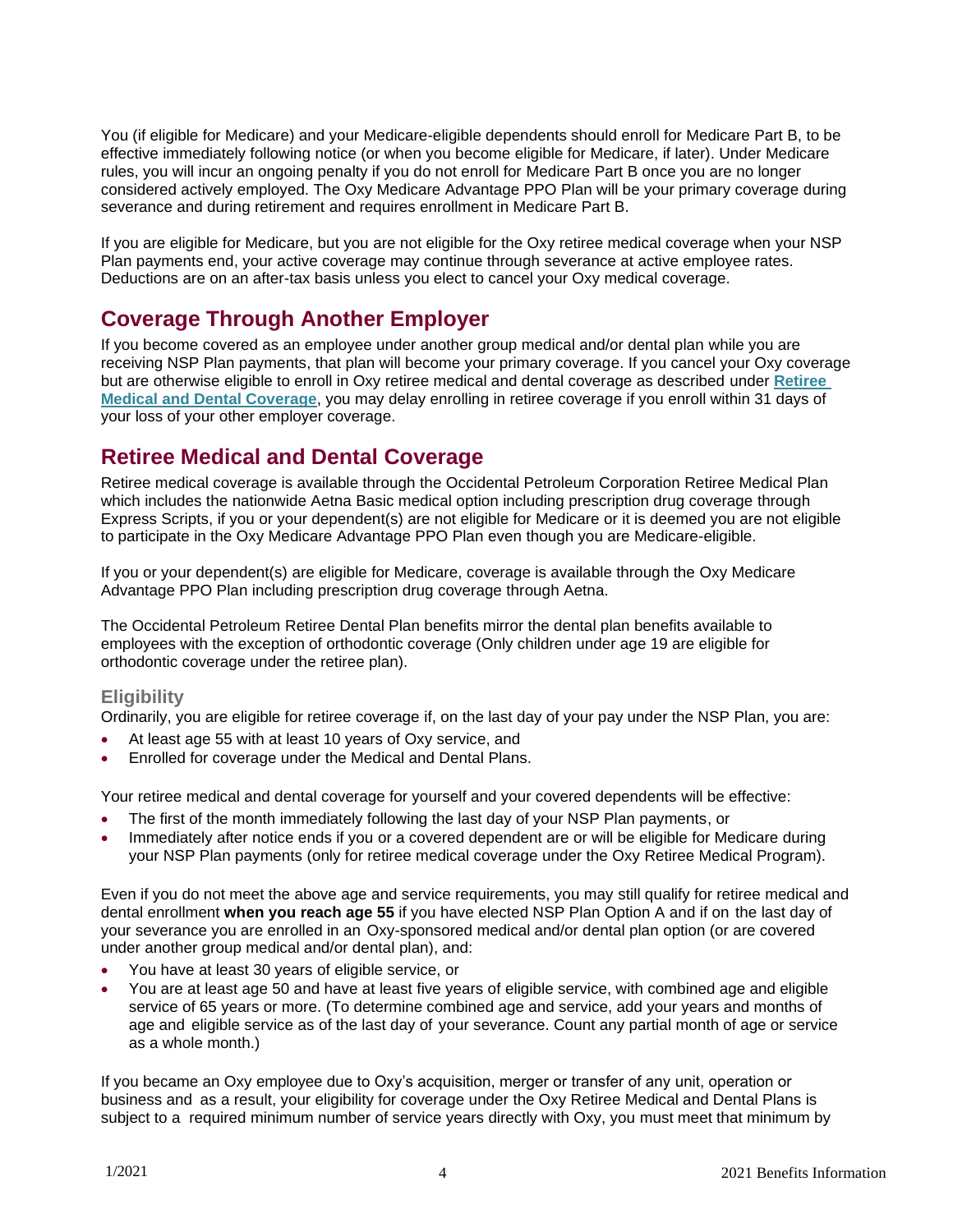the end of severance to qualify for retiree medical coverage.

Coverage provided under Oxy's Retiree Medical and Retiree Dental Plans is:

- Based on the Plans in effect at the time you enroll for coverage, and
- Subject to the terms and conditions covering the Plans, including Oxy's right to change or end the Plans at any time for any reason.

#### <span id="page-5-0"></span>**Contributions**

Contributions for retiree medical coverage are normally a multiple (e.g., from 1x to 4x) of a retiree base rate that depends on your coverage level and a combination of your age and service on your last day of NSP Plan payments.

However, if you elect Option A and you are eligible for retiree medical coverage at the end of your severance, you will be considered to have combined age and service of at least 80 years. This qualifies you for the lowest multiple (i.e., 1x the retiree base rate) under the plan.

Retiree dental coverage is not subsidized, so you pay the full cost of coverage. You will also have access to the Vital Savings by Aetna program, a dental discount alternative. For additional information go to OxyLink Online.

|                                                                            | <b>Retiree Only</b> | <b>Retiree + One</b> |
|----------------------------------------------------------------------------|---------------------|----------------------|
| <b>Retiree Medical</b><br>Oxy Retiree Medical Plan (not Medicare-Eligible) | \$202               | \$404                |
| Oxy Medicare Advantage PPO Plan (Medicare-Eligible)                        | \$75                | \$150                |
| <b>Retiree Dental</b>                                                      | \$45                | \$90                 |
| <b>Dental Vital Savings</b>                                                | \$4                 | $\overline{\$7}$     |

#### **Enrolling**

To enroll in a Retiree Medical Plan and/or the Retiree Dental Plan, you must complete and return the Retiree Medical and Dental Plan enrollment form to the OxyLink Employee Service Center. If you, your spouse and/or any dependent children are eligible for Medicare, they must be enrolled in Medicare Parts A and B, You must provide their Medicare ID number and physical address on the enrollment form in order to be eligible for coverage under the Oxy Medicare Advantage PPO Plan. You have the right to opt out of either retiree medical plans, however be aware, if *you* opt-out, you, your spouse and any covered dependents will no longer be covered under any Oxy retiree medical plan. You will have the right to re-enroll at a later date, if you have a loss of coverage and re-enroll within 31 days of the status event. You will be required to provide proof of loss of coverage.

If you elect Option A and become eligible for retiree medical and dental coverage at age 55, you should contact OxyLink Employee Service Center within 31 days of the date you turn age 55. If you enroll at age 55, proof of loss of other coverage is not required. Coverage will be effective the first of the month on or after your 55<sup>th</sup> birthday.

If you do not enroll at age 55 because you have other coverage (spouse's medical and/or dental plan or another medical and/or dental plan), you may later enroll in retiree medical and dental coverage if you lose that other coverage. However, you must enroll within 31 days of loss of coverage. You may be required to provide proof of loss of coverage.

As a reminder, the cost, continuation and terms of retiree coverage as provided under the Retiree Medical and Dental Plans are subject to change.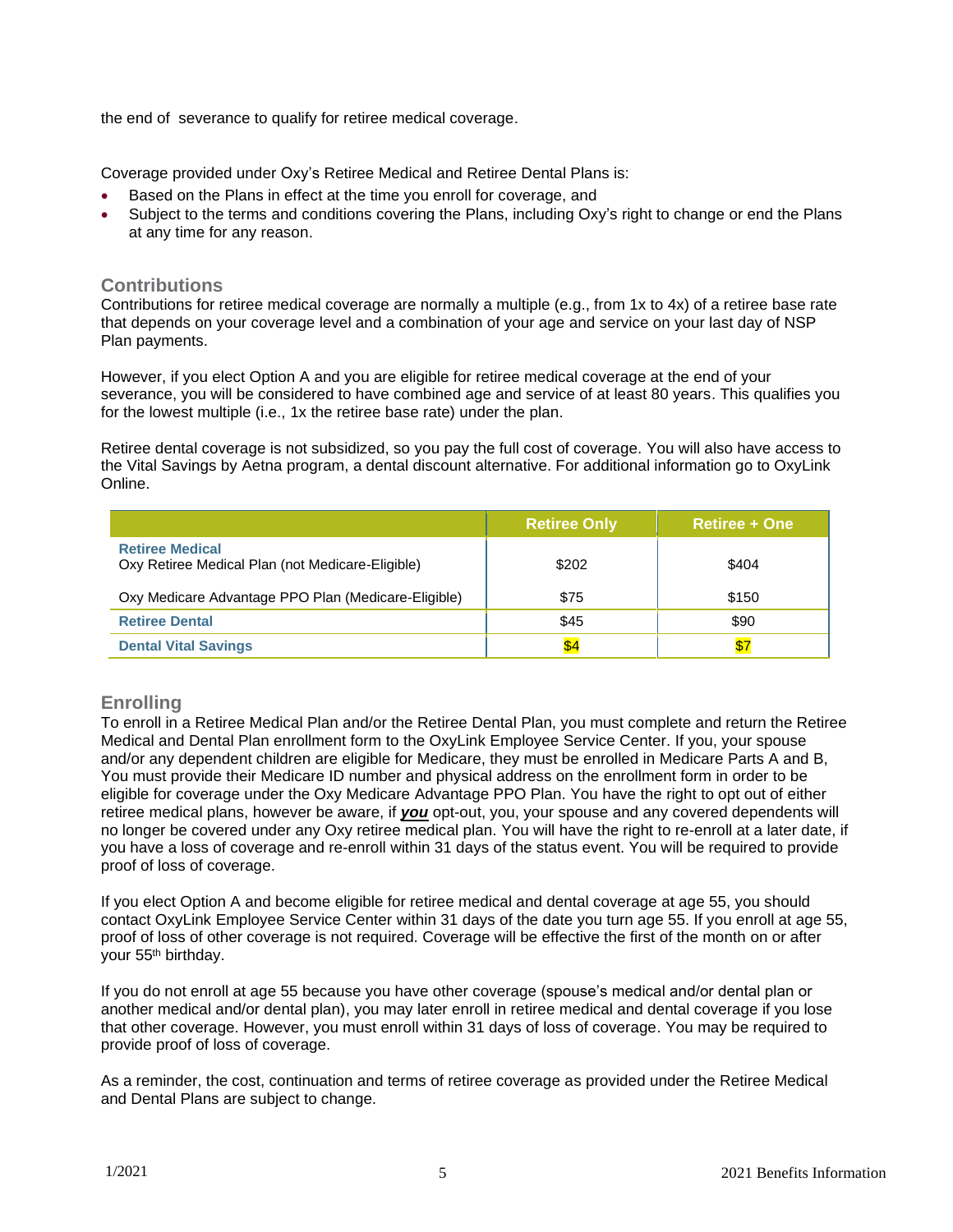If you will be eligible for retiree medical and dental coverage immediately after your last payment under the NSP Plan, you will receive enrollment information from the OxyLink Employee Service Center approximately four weeks before the end of your NSP Plan payments (or before the end of notice if you are eligible for Medicare).

#### <span id="page-6-0"></span>**Continuation of Coverage (COBRA)**

After your NSP Plan payments end, medical, dental and vision continuation of coverage is available for you and/or your covered dependents, generally for up to 18 months. OxyLink Employee Service Center will mail you a notice of your right to elect COBRA coverage and you will have 60 days to elect continuation coverage. COBRA rates and plans are subject to change annually.

COBRA notification is required by law, so you will receive a COBRA notice even if you are eligible for retiree medical and dental coverage. The COBRA rates (102% of the total cost of coverage) are shown below:

| 2021 Monthly COBRA Medical and Dental Rates |                 |                                |                                   |                                 |               |
|---------------------------------------------|-----------------|--------------------------------|-----------------------------------|---------------------------------|---------------|
| <b>Plan Option</b>                          | <b>Location</b> | <b>Employee</b><br><b>Only</b> | Employee +<br><b>Spouse or DP</b> | <b>Employee +</b><br>Child(ren) | <b>Family</b> |
| <b>BCBSTX HDHP</b>                          | All             | \$649.53                       | \$1,299.05                        | \$1,169.14                      | \$1,948.58    |
| <b>BCBSTX PPO</b>                           | All             | \$712.00                       | \$1,424.00                        | \$1,281.60                      | \$2,136.00    |
| <b>BCBS of Western New York</b>             | Niagara Falls   | \$855.34                       | \$1,753.45                        | \$2,702.03                      | \$2,702.03    |
| <b>Independent Health</b>                   | Niagara Falls   | \$712.57                       | \$1,710.17                        | \$1,923.94                      | \$1,923.94    |
| <b>Aetna Dental</b>                         | All             | \$48.55                        | \$97.10                           | \$87.41                         | \$145.66      |

| <b>2021 Monthly COBRA Vision Rates</b> |     |                       |                       |                                      |               |
|----------------------------------------|-----|-----------------------|-----------------------|--------------------------------------|---------------|
| <b>Plan Option</b>                     |     | Location EmployeeOnly | <b>Employee + One</b> | <b>Employee +</b><br><b>Children</b> | <b>Family</b> |
| <b>VSP Vision Care</b>                 | Αll | \$7.19                | \$14.41               | \$15.39                              | \$24.63       |

Note: You should not elect COBRA medical coverage if you elect to participate in the Retiree Medical Plan. However, since retiree dental rates are more expensive than COBRA dental rates, you may wish to initially continue dental coverage through COBRA. If you elect COBRA dental coverage, you will be eligible to enroll in the Retiree Dental Plan immediately after your COBRA dental coverage ends as long as you notify OxyLink within 31 days from the date your COBRA dental coverage ends.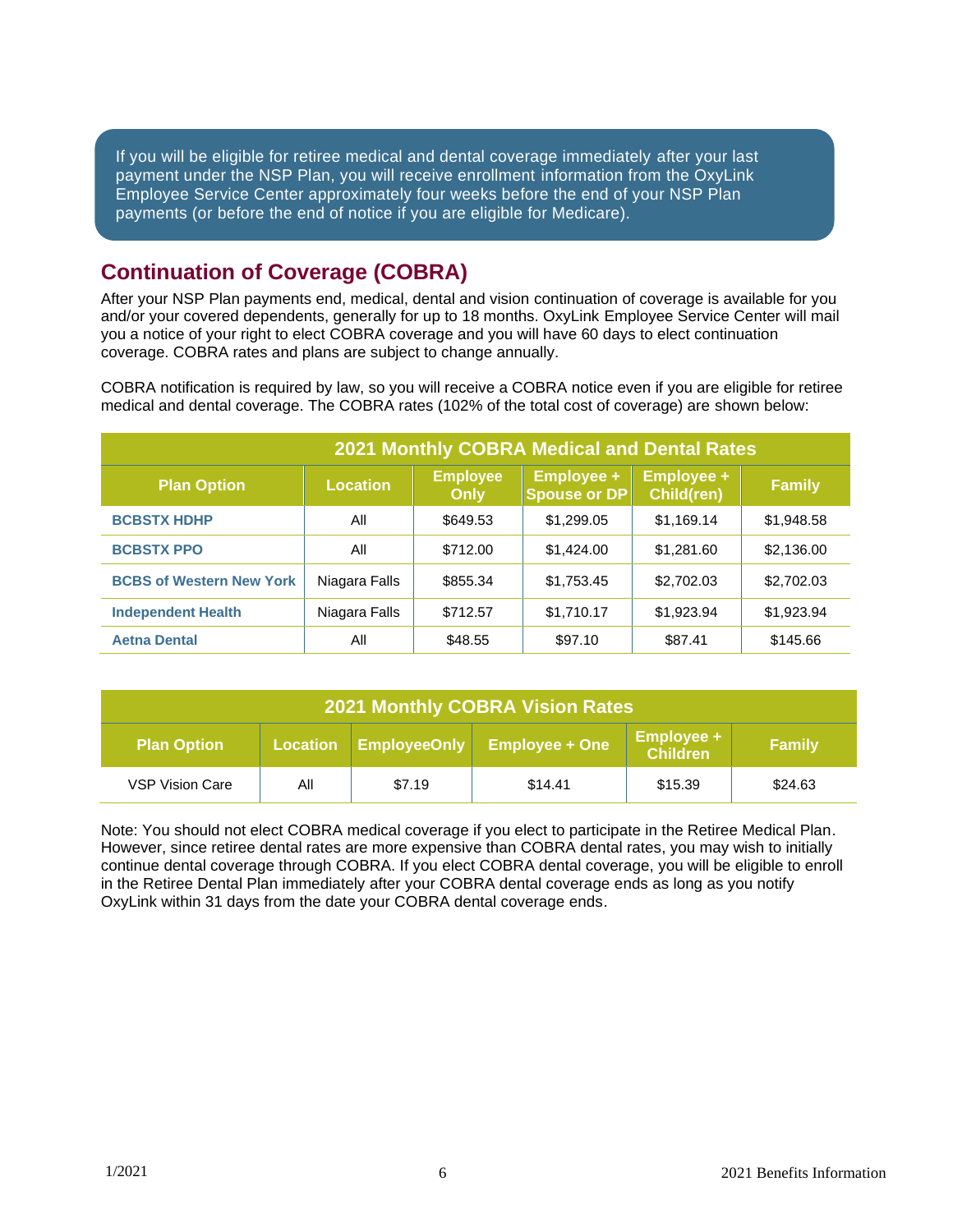# <span id="page-7-0"></span>**Flexible Spending Accounts (FSAs)**

If you elected to contribute to a Health Care or Dependent Care Spending Account, or both, your participation will end when your notice ends. You may only submit expenses for reimbursement that you incurred through the last day of your notice. Reimbursement requests must be received by PayFlex by March 31 of the following year. You may submit eligible dependent care expenses up to the balance in your account. You may submit eligible health care expenses up to the amount you elected for the full plan year.

If you have not yet incurred the expenses you expected when you made your current year's Health Care Spending Account election, you may continue your election after your notice by making after-tax Health Care Spending Account contributions under COBRA. Your health care expenses eligible for reimbursement will include those incurred through the period you make Health Care Spending Account COBRA contributions directly to PayFlex (the COBRA administrator), but not beyond the end of the calendar year. You will receive a COBRA notice and election form from OxyLink Employee Service Center.

# <span id="page-7-1"></span>**Health Savings Account**

If you participate in the BCBSTX High Deductible Health Plan (HDHP) medical option and you also elect to contribute to a Health Savings Account (HSA), your pretax HSA contributions and employer matching contributions will stop at the end of your notice, unless you elect to stop your HSA contributions earlier.

You retain ownership of your HSA balance and may continue to pay your eligible health care expenses out of your account. You will be responsible for any administrative expenses for your account after your notice. Administrative expenses will automatically be deducted from your PayFlex HSA account. Alternatively, you can transfer your HSA balance to another banking institution. Forms are available on the PayFlex website at **www.payflex.com** under *Documents & Forms > Administrative Forms* or you may request this form from OxyLink.

If, after enrolling in an HDHP, you do not remain in any HDHP for a 12-month testing period (as defined by the IRS), a portion of your current year's HSA contribution may be taxable to you. In this case, allowable HSA contributions are prorated based on the number of full months of the year you participated in an HDHP. If your contributions exceed your prorated contribution limit, you will be taxed on the excess unless you withdraw it from your HSA before filing your tax return. Contact PayFlex at **888-678-8242** to initiate a return of excess contributions from your HSA. You should consult your tax adviser for more complete information.

### <span id="page-7-2"></span>**Maximum HSA Contributions**

The maximum allowable HSA contributions for a full calendar year of HDHP participation are as follows:

| <b>2021 Maximum HSA Contributions</b> |                       |               |                              |  |
|---------------------------------------|-----------------------|---------------|------------------------------|--|
| <b>Employee Only</b>                  | <b>Employee + One</b> | <b>Family</b> | <b>Catch-Up Contribution</b> |  |
| \$3,600                               | \$7,200               | \$7,200       | \$1,000                      |  |

The maximum amount is based on your coverage level. If you are, or your spouse is, age 55 or older as of December 31, you both are eligible to make an additional HSA catch-up contribution of up to \$1,000. You (and your spouse) must make your HSA contributions by April 15 of the following calendar year. Spousal catch-up contributions may be made to a separate HSA if your spouse has opened his or her account by December 31 of the current year.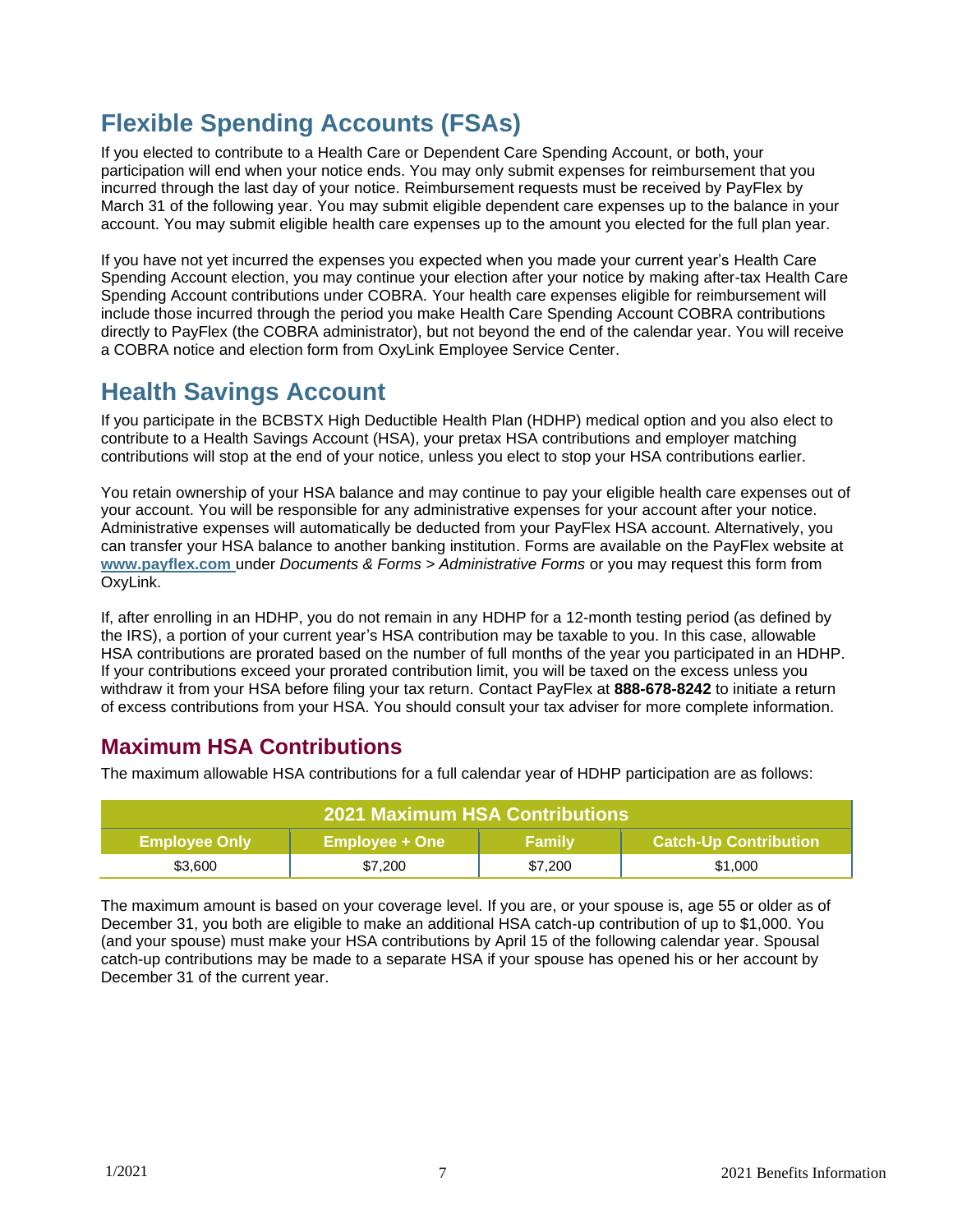# <span id="page-8-0"></span>**Life and Disability**

When your life coverage ends, you may be able to convert to an individual policy. When your disability coverage ends, no conversion is available.

|                                                                                                                                                                        | <b>When Coverage</b><br><b>Ends</b>                                                                                   | <b>Conversion to Individual Policy</b>                                                                                                                                                                                                                                                                                                                                                                                                                             |
|------------------------------------------------------------------------------------------------------------------------------------------------------------------------|-----------------------------------------------------------------------------------------------------------------------|--------------------------------------------------------------------------------------------------------------------------------------------------------------------------------------------------------------------------------------------------------------------------------------------------------------------------------------------------------------------------------------------------------------------------------------------------------------------|
| <b>Basic Life Coverage</b>                                                                                                                                             | Your last day of notice                                                                                               | Conversion is available subject to certain<br>$\bullet$<br>state and other limits.<br>Request conversion forms from the                                                                                                                                                                                                                                                                                                                                            |
| <b>Accidental Death and Dismemberment</b><br><b>Coverage (Basic &amp; Voluntary AD&amp;D)</b>                                                                          | Your last day of notice<br>unless you earlier notify<br>the OxyLink Employee<br>Service Center to stop<br>deductions. | OxyLink Employee Service Center.<br>Apply with the insurance company within<br>$\bullet$<br>31 days after your coverage ends.<br>No evidence of insurability needed, but<br>conversion rates are typically very<br>expensive.<br>See Basic Life Plan and Accidental Death<br>and Dismemberment Summary Plan<br>Descriptions for details.                                                                                                                           |
| <b>Group Universal Life (GUL)</b>                                                                                                                                      | Your last day of notice<br>unless you earlier notify<br>MetLife to stop<br>deductions.                                | Continue your individual GUL policy with<br>$\bullet$<br>MetLife (Your individual policy is portable<br>so no conversion is necessary).<br>If you are not eligible for retirement, the<br>ported rates for former employees are<br>higher than rates for retirees.<br>Contact MetLife at 800-756-0124 to notify<br>them of your last day of notice and to<br>discuss your options. Be sure to mention if<br>you are retiree eligible under Oxy's benefit<br>plans. |
| <b>Short-Term Disability Plan (STD)</b><br><b>Long-Term Disability Plan (LTD)</b><br><b>Occupational Accidental Death and</b><br><b>Dismemberment Plan (OAD&amp;D)</b> | Your last day of notice                                                                                               | No conversion available                                                                                                                                                                                                                                                                                                                                                                                                                                            |

# <span id="page-8-1"></span>**Retirement Plan**

The company will continue to credit contributions to your Retirement Plan account through your last day of notice. If you have less than three years of service, you will be fully vested in your Retirement Plan at the end of your notice as a result of your termination of employment and your eligibility to participate in the NSP Plan.

You will be eligible to request distribution of your Retirement Plan account only after the end of your notice. However, if you are age 60 or older you may be able to elect a withdrawal of all or a portion of your Retirement Plan account balance during your notice.

For current tax information and a description of distribution options, log on to **[oxy.voya.com](http://oxy.voya.com/)**. To request a withdrawal or distribution, call the Oxy Retirement Service Center at **844-OXY-401K** (844-699-4015).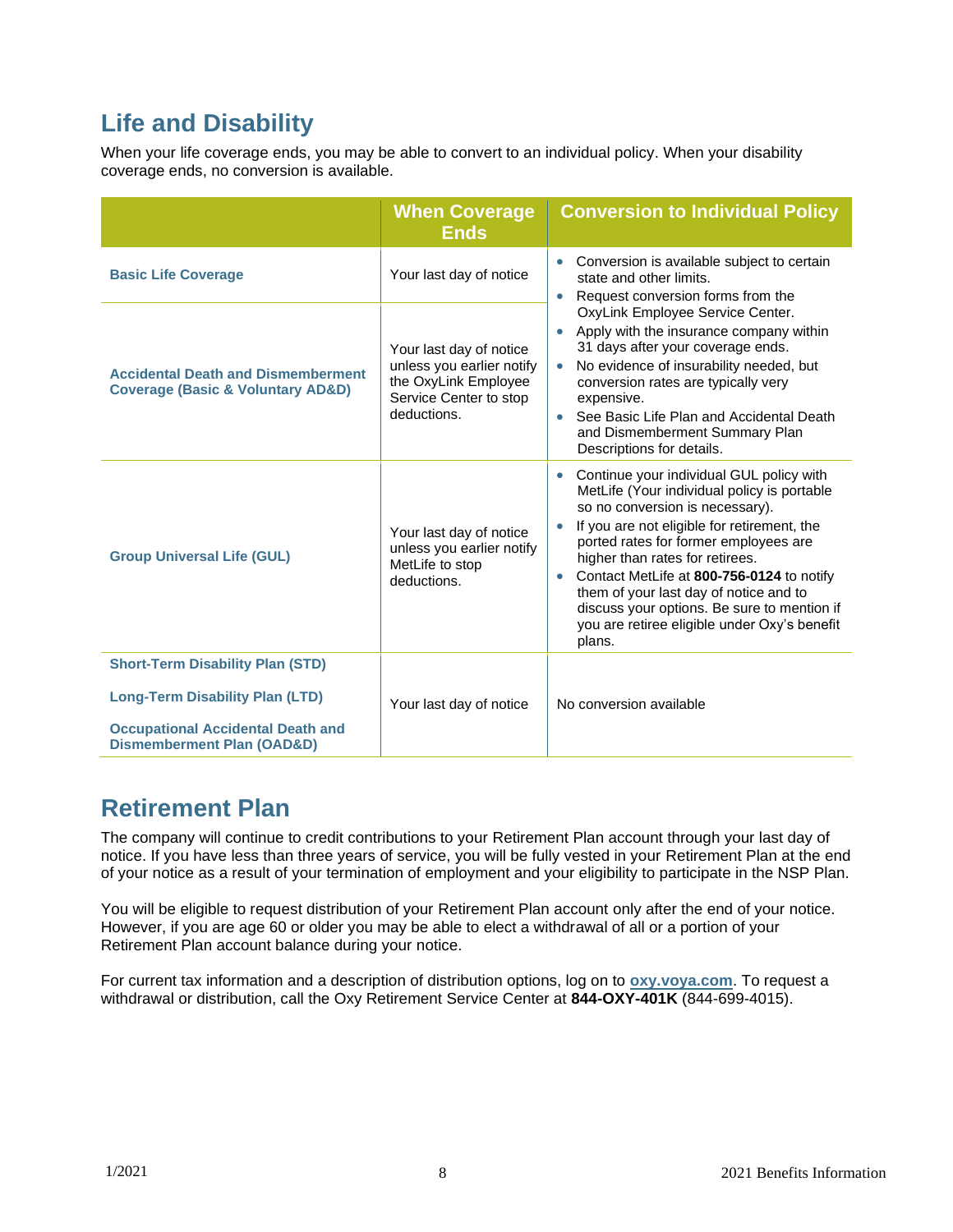# <span id="page-9-0"></span>**Distribution Options**

If you are not over age 62 and your vested Retirement Plan account balance equals \$5,000 or less when you separate from service and you do not elect a payment option, your account will be automatically rolled over to an IRA. Before an automatic rollover, you may timely elect to have your vested account balance paid directly to you, or rolled over to an IRA or eligible retirement plan of your choice. If you do not make a timely election, your account balance will automatically be rolled over to an IRA established on your behalf at Millennium Trust Company. Fees and expenses charged for the establishment and maintenance of your IRA will be paid directly from your IRA.

If your vested account balance is greater than \$5,000 when you separate from service you have the following payment options available:

- Request a lump sum cash payment,
- Take a partial cash distribution and defer remaining account balance,
- Rollover to another qualified plan or IRA,
- Set up an annuity (requires minimum vested balance of \$5,000), or
- You may defer payment of your Retirement Plan balance until the end of the year in which you reach age 72, at which time the IRS requires you begin receiving required minimum distributions.

You are eligible to request a distribution after your separation from service has been processed. Call the Oxy Retirement Service Center to begin the process, get answers to any questions and for help throughout the process.

# <span id="page-9-1"></span>**401(k) Savings Plan**

If you are contributing to your 401(k) Plan account, your contributions and the Company's match will continue during your notice unless you elect to stop your contributions. You are always 100% vested in the company contributions to your 401(k) account.

For current tax information and a description of distribution options, log on to **[oxy.voya.com](http://oxy.voya.com/)**. To request a withdrawal or distribution, call the Oxy Retirement Service Center at **844-OXY-401K** (844-699-4015).

### <span id="page-9-2"></span>**Distribution Options**

If you are not over age 62 and your 401(k) account balance is \$5,000 or less when you separate from service and you do not elect a payment option, your account will be automatically rolled over to an IRA. Before this happens, you may timely elect to have your account balance paid directly to you, or rolled over to an IRA or eligible retirement plan of your choice. If you do not make a timely election, your account balance will automatically be rolled over to an IRA established on your behalf at Millennium Trust Company. Fees and expenses charged for the establishment and maintenance of your IRA will be paid directly from your IRA.

If your 401(k) balance is greater than \$5,000, you have the following payment options available:

- Request a Lump sum cash payment. (You may elect to receive the portion of your account invested in the Oxy Stock Fund in cash or in kind (stock),
- Take a partial cash distribution and defer remaining account balance,
- Rollover to another qualified plan or IRA, or
- You may defer payment of your 401(k) Plan balance until the end of the year in which you reach age 72, at which time the IRS requires you begin receiving required minimum payments.

You are eligible to request a distribution after your separation from service has been processed. Call the Oxy Retirement Service Center to begin the process, get answers to any questions and for help throughout the process.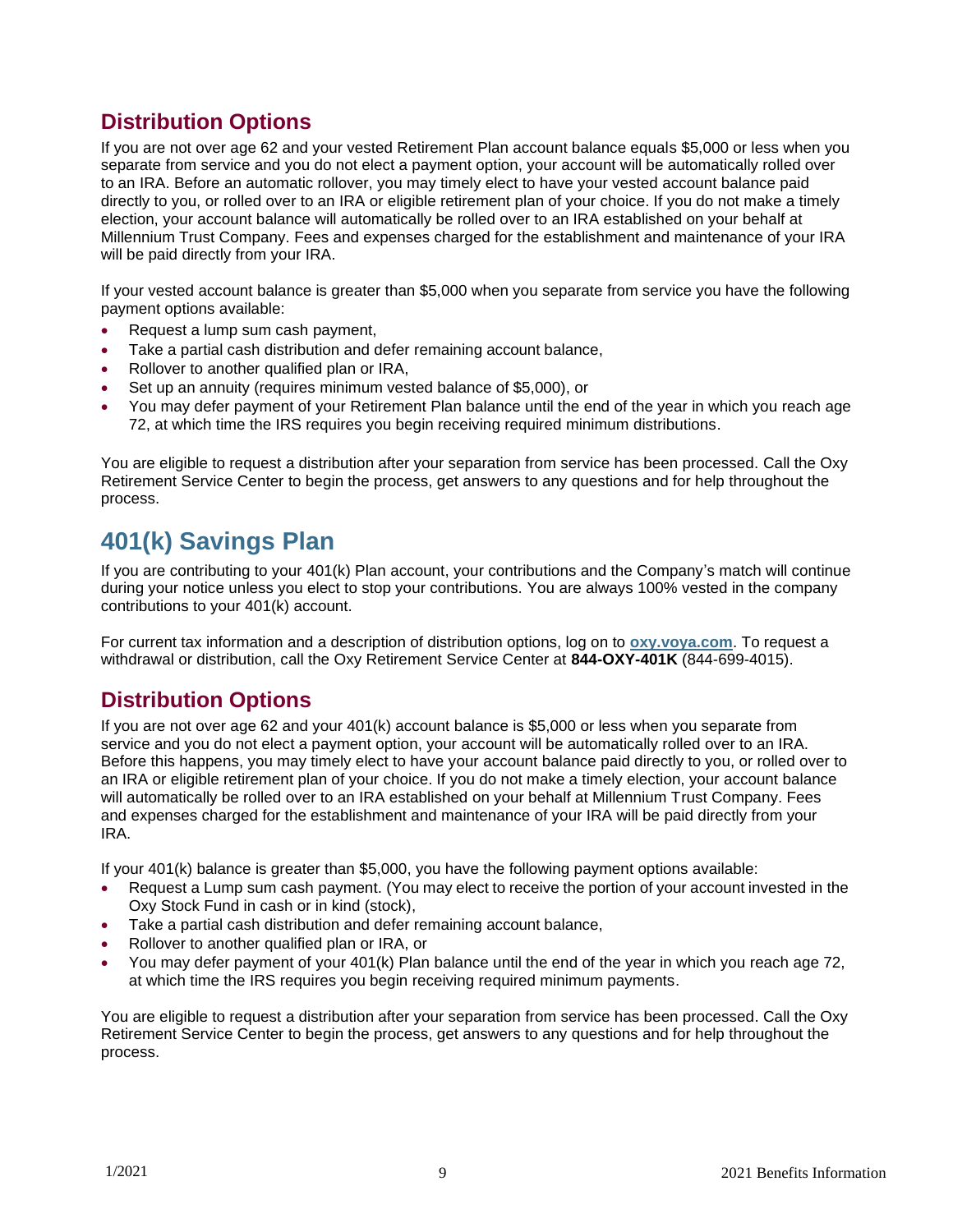# <span id="page-10-0"></span>**Outstanding 401(k) Plan Loan**

If you have an outstanding 401(k) Plan loan at the beginning of your notice, payroll deductions for loan repayments will continue to be made during your notice. What happens to your loan after the end of your notice will depend upon your account balance.

**If your account balance is \$5,000 or less**, you will have 60 days from the last day of your notice to repay your loan, otherwise, the loan balance will be treated as a distribution.

**If your account balance is greater than \$5,000**, you will have 60 days from the last day of your notice to repay your loan in full or continue making loan payments as long as you don't take a full distribution. Loan payments must be made through direct payment from your checking account by setting up an ACH on *oxy.voya.com* (no other form of continued payment is accepted).

**If within 60 days from the end of your notice**, you do not repay the outstanding loan balance, or you do not establish an ACH and continue making the required loan payments, the loan balance will be considered in default and will become a deemed distribution.

*Please note*: If you request distribution of your entire 401(k) Plan account within 60 days from the last day of your notice, any outstanding loan balance will be treated as a distribution for tax purposes.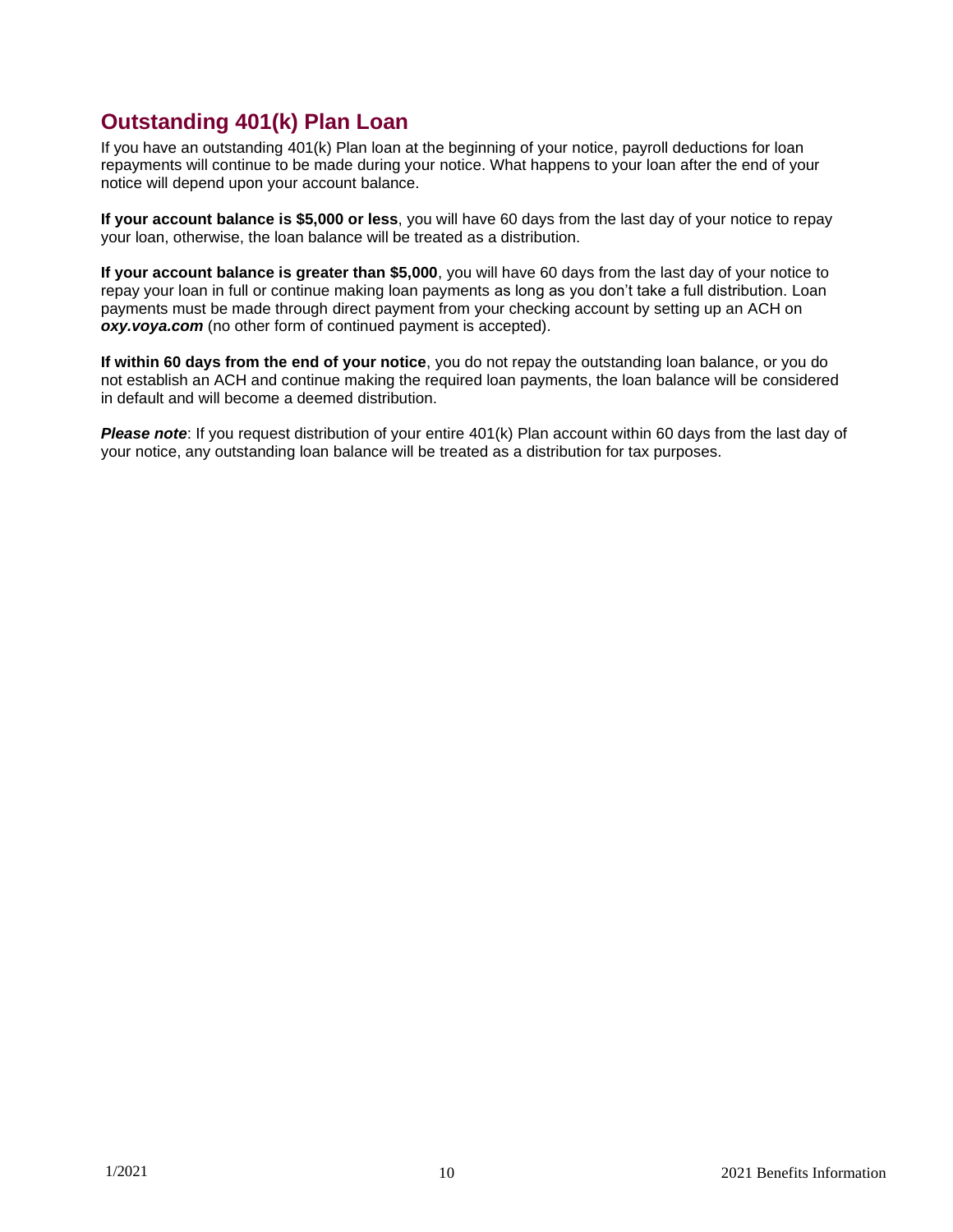# <span id="page-11-0"></span>**Supplemental Retirement Plan (SRP)**

If you are participating in the Supplemental Retirement Plan (SRP), contribution credits to the SRP will continue through your notice.

. Because of Internal Revenue Code limits under the qualified retirement plan, some employees participate in the non-qualified SRP. The company credits your retirement contributions to the SRP instead of the Retirement Plan if:

- You are eligible to participate in the Retirement Plan, and
- Your annualized base earnings are \$160,000 or higher

<span id="page-11-1"></span>You may also have a balance in the SRP, if you were participating prior to April 1, 2019 or eligible to participate in both the Deferred Compensation Plan (DCP) and the Retirement Plan.

# **Vesting**

Vesting refers to your ownership of your account balance in the Plan. You are immediately 100% vested in your SRP account at the end of notice.

### <span id="page-11-2"></span>**Distribution Options**

Your SRP distribution will generally be paid according to the distribution elections you have on file with Voya. However, if your SRP balance based on the aggregation of your distribution elections that are the same is **\$50,000 or less** as of the end of the month before your first payment is to be made, you automatically will receive a lump-sum payment of your SRP balance in the first 90 days of the year following the year in which your notice ends. In addition, if you have a specified age election (early payment) on file, and you reach that specified age before the date you leave service, your SRP II Retirement source will be paid to you as a lump-sum. Otherwise, it will be paid according to your SRP II Retirement source election.

Because the SRP is not a tax-qualified plan, all payments you receive will be taxable to you as ordinary income and are not eligible to be rolled over to an Individual Retirement Account (IRA) or to another employer's qualified or nonqualified plan. SRP payments are subject to all applicable federal, state and local income taxes.

### <span id="page-11-3"></span>**Interest Allocations**

Your SRP balance earns interest at the monthly equivalent of the Five-Year U.S. Treasury Bill rate plus 2% determined on the last day of the previous month. Interest is allocated daily.